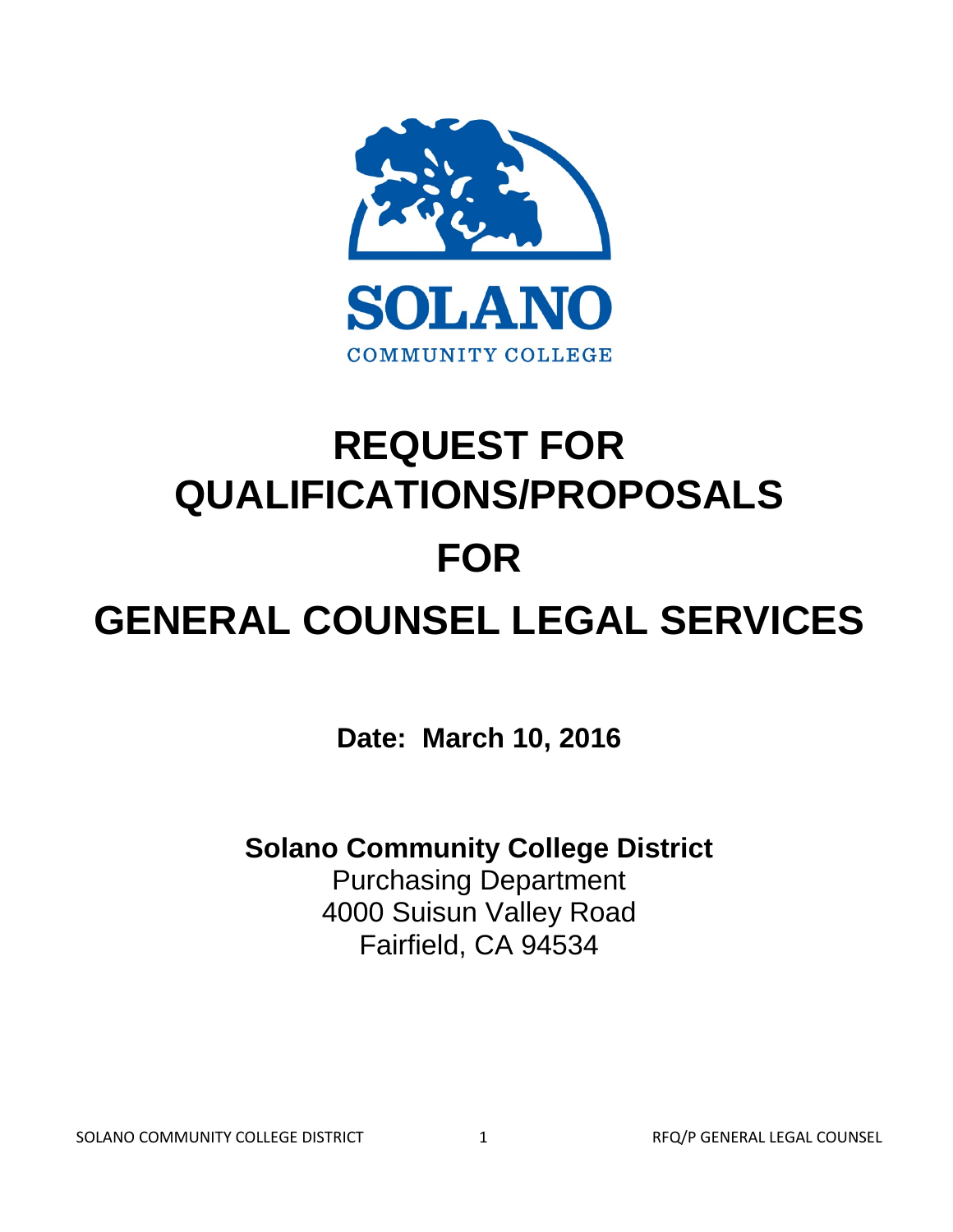# **TABLE OF CONTENTS**

| Section 1 - Request for Statement of Qualifications Overview  5 |  |
|-----------------------------------------------------------------|--|
|                                                                 |  |
|                                                                 |  |
|                                                                 |  |
|                                                                 |  |
|                                                                 |  |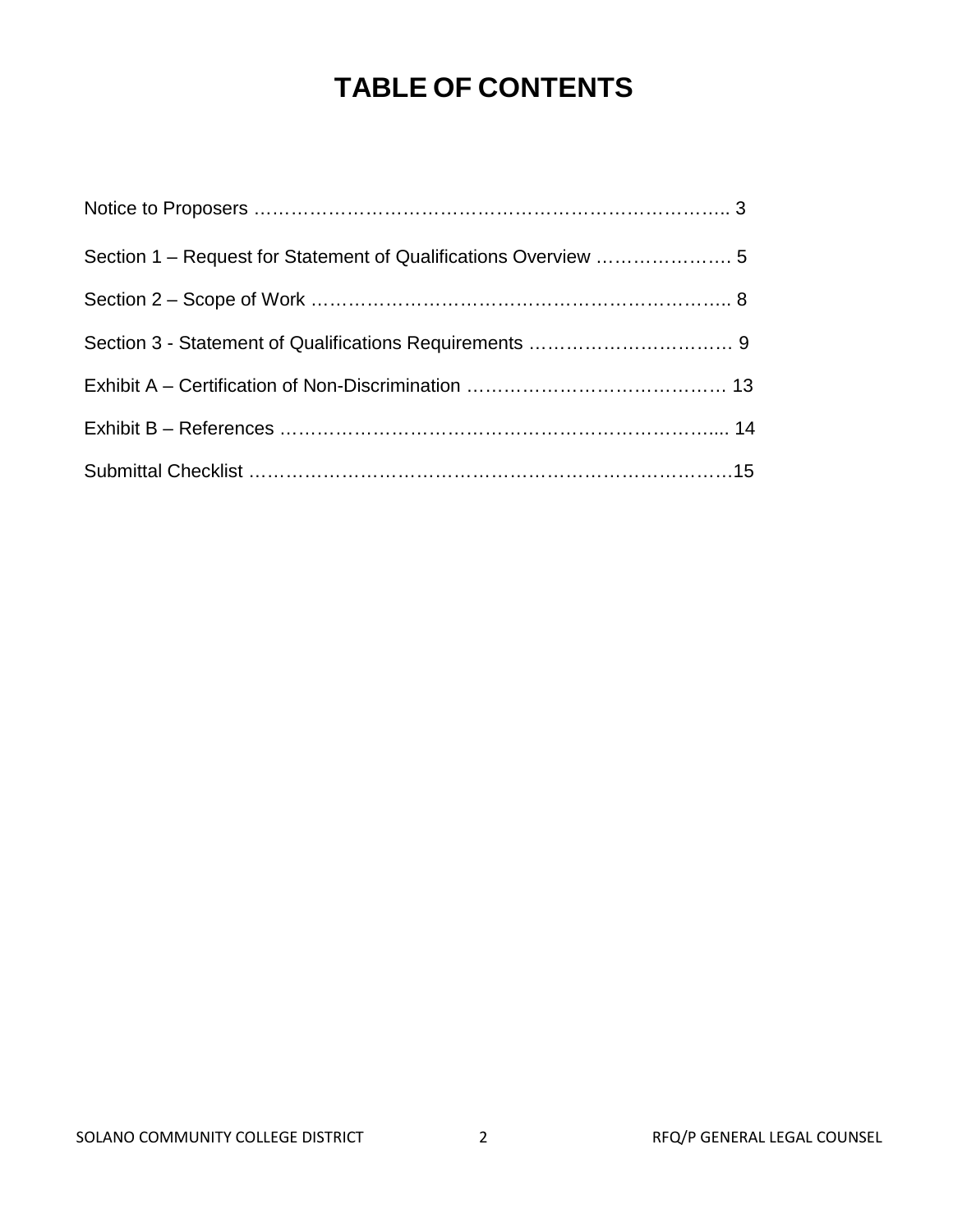#### **NOTICE TO PROPOSERS**

The Solano Community College District is presently accepting **Statement of Qualifications and Proposals for Community College District General Counsel Legal Services**, as more described herein, **until 2:00 PM, April 4, 2016**. Any questions concerning the contents of this document should be e-mailed to Cris Lee at [crishna.lee@solano.edu.](mailto:crishna.lee@solano.edu) Any changes and notices related to this solicitation will be posted by the District on the Purchasing Department's website at [http://www.solano.edu/purchasing/rfp.php.](http://www.solano.edu/purchasing/rfp.php) In the event this RFQ/P is obtained through any means other than the District's direct distribution, the District will not be responsible for the completeness, accuracy, or timeliness of the final RFQ/P document.

To facilitate the evaluation process, **one (1) complete electronic version on a flash drive, one (1) original AND ten (10) additional copies of the Statement of Qualifications/Proposal shall be provided**. All Statements of Qualifications are preferred to be typed on 8½" x 11" paper, 12 point (or larger) Arial or Times New Roman font with 1" page margins on all sides. Mistakes may be crossed out and corrections made adjacent, however, each correction must be initialed by the person signing the Statement of Qualifications/Proposal.

Delivered Statements of Qualifications/Proposals shall be enclosed and sealed in an envelope or container clearly marked **RFQ/P No. 16-016, Community College District General Counsel Legal Services** and addressed to Solano Community College District, Attn: Purchasing. **Statements of Qualification may be delivered in one of the following methods:**

| Hand delivered to:                       | U.S. Postal Service, UPS, FedEx, or<br>other common carrier must be<br>received by April 4, 2016: |
|------------------------------------------|---------------------------------------------------------------------------------------------------|
| <b>Solano Community College District</b> | <b>Solano Community College District</b>                                                          |
| <b>Purchasing Department</b>             | <b>Purchasing Department</b>                                                                      |
| Attn: Cris Lee                           | Attn: Cris Lee                                                                                    |
| Bldg. 600, Room 638                      | Bldg. 600, Room 638                                                                               |
| 4000 Suisun Valley Road                  | 4000 Suisun Valley Road                                                                           |
| Fairfield, CA 94534                      | Fairfield, CA 94534                                                                               |

#### **EMAIL OR FAXED STATEMENTS OF QUALIFICATION/PROPOSAL WILL NOT BE ACCEPTED.**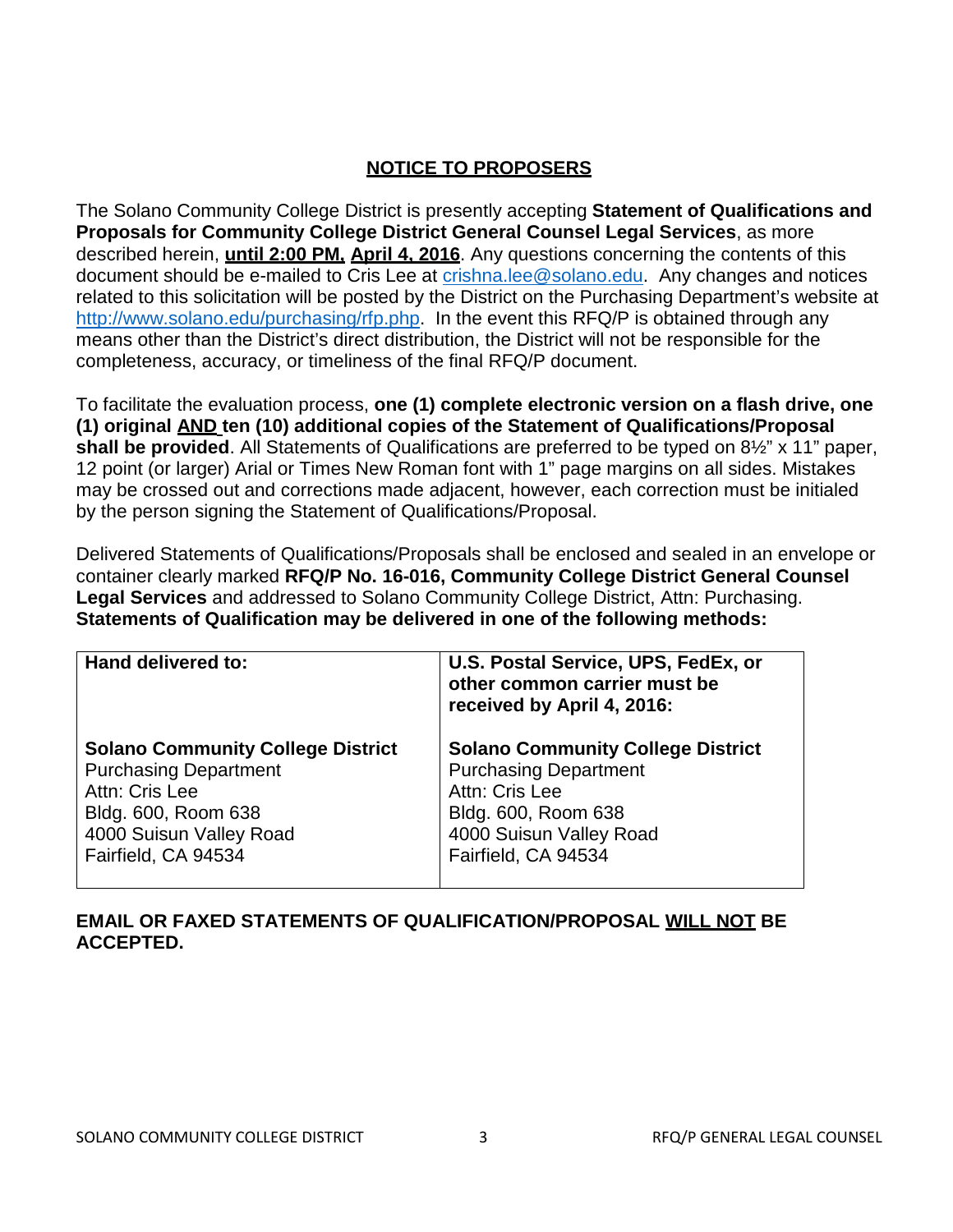#### **STATEMENTS OF QUALIFICATION/PROPOSAL DELIVERED TO OTHER THAN THE ABOVE STATED ADDRESS WILL BE REJECTED AND RETURNED TO THE PROPOSER**

**UNOPENED.** It is the Proposer's sole responsibility to ensure that his/her Statement of Qualification/Proposal is received at the proper place, at the proper time. Postmarks will not validate Statements of Qualifications/Proposals which arrive after the deadline date/time listed above. Any Statement of Qualification/Proposal received after the scheduled closing time for receipt of Statement of Qualifications/Proposal may be discarded without further consideration. Statements of Qualification/Proposal may be withdrawn by submitting a written request to [crishna.lee@solano.edu](mailto:crishna.lee@solano.edu) prior to the scheduled closing time for receipt of Statements of Qualification/Proposal.

Proposers shall be bound to the pricing terms contained within their submitted Statements of Qualification/Proposal, which shall remain in effect as stated until at least **June 30, 2017**. Statements of Qualification/Proposal shall be signed by an authorized individual or officer of the firm submitting the Statement. If the Proposer is a corporation or limited liability company, the Statement of Qualification/Proposal shall be executed by either the chairman of the board, president, or vice president, the secretary, or the chief financial officer.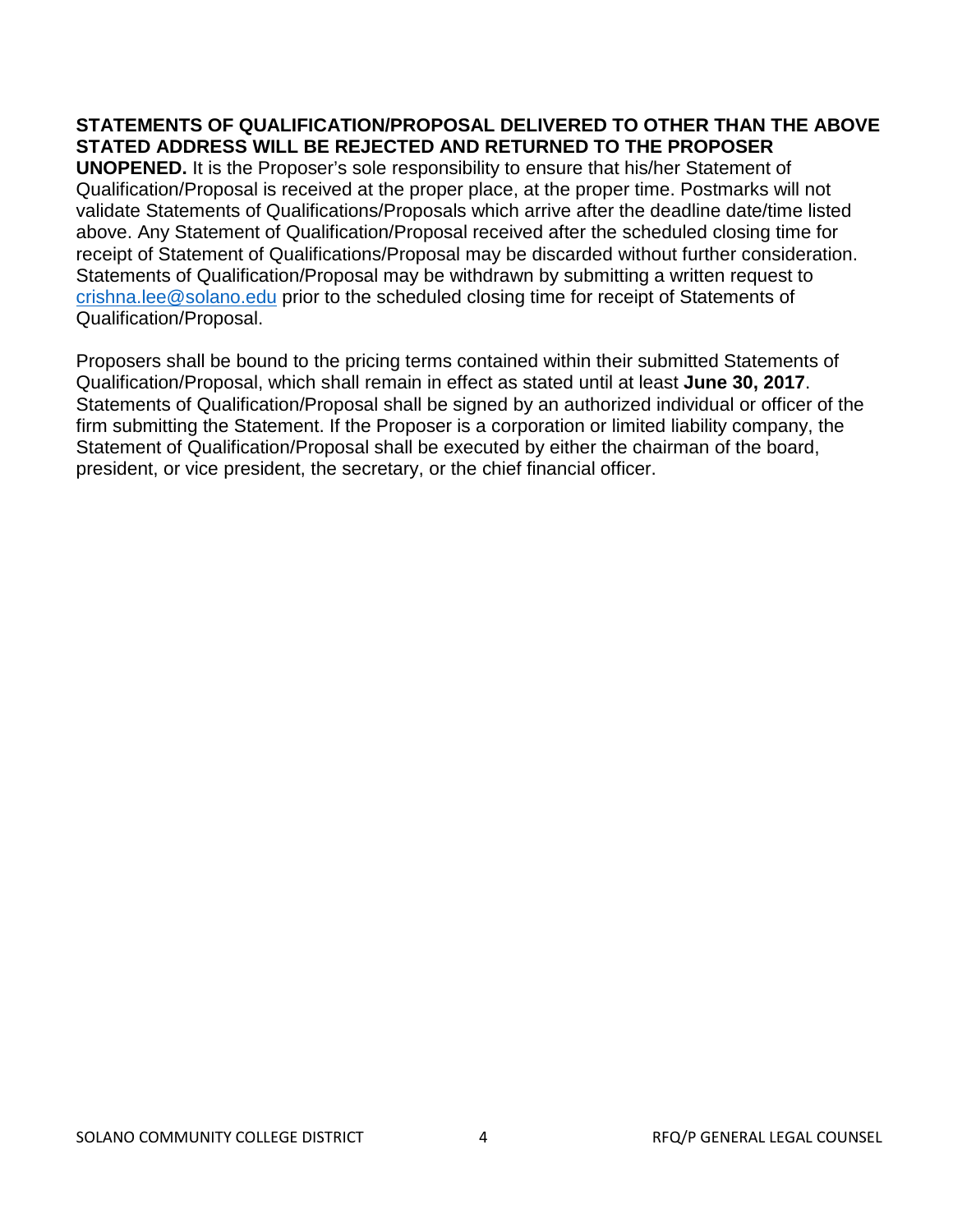# **Section 1 – Request for Statement of Qualifications Overview**

#### **1.1 General Overview**

Solano Community College is a tradition in Solano County. Established in 1945 as Vallejo Junior College, Solano was part of the Vallejo Unified School District until 1967 when the College became a countywide institution. The 192-acre campus, centrally located just off Interstate 80, was completed in 1971 and opened with 5,000 students. Since then, facilities, programs, staff and services have expanded to meet the growing needs of a growing county.

Solano College is part of California's public community college system of 112 campuses in 72 districts across the state. The College's service area encompasses the communities of Benicia, Dixon, Fairfield, Suisun, Vacaville, Vallejo and Travis Air Force Base as well as Winters in Yolo County. Many graduates of the area's 16 public high schools and three private schools take advantage of the educational opportunities offered by Solano Community College.

The District is governed by a locally elected, independent seven member Board of Trustees, with each trustee serving a defined trustee area within the District. The District's day to day business affairs are administered by the District's Superintendent-President, appointed as the Chief Executive Officer by the Board of Trustees.

# **1.2 Purpose of Request for Qualifications**

The District is seeking Statement of Qualifications/Proposals from law firms with significant experience and expertise in providing General Counsel legal services to public and private higher education institutions.

The District shall receive responses to this RFQ/P and may conduct individual interviews in order to select firms, which in the opinion of the District, are best suited to perform General Counsel legal services for the District.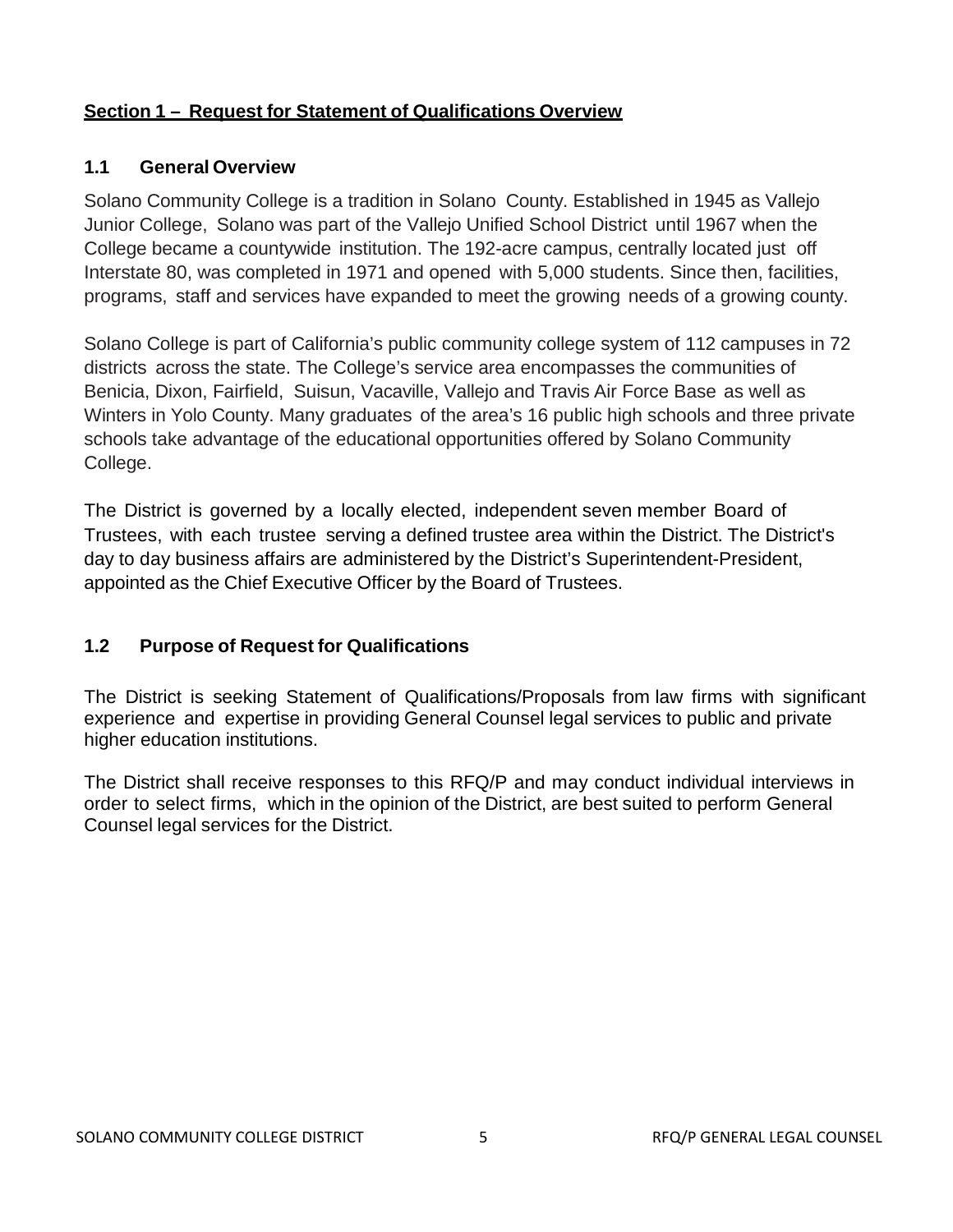# **1.3 Anticipated Statement of Qualification Review Dates**

The following table identifies the estimated dates/time frame for receipt, evaluation, and notice of acceptance as a legal resource of District. Please note the following key dates when preparing your response to this RFQ/P.

| <b>Description</b>                                                                                                           | Date*            |
|------------------------------------------------------------------------------------------------------------------------------|------------------|
| Release of RFQ/P                                                                                                             | March 10, 2016   |
| Last day for Proposers to submit questions                                                                                   | March 24, 2016   |
| Last day for District to respond to questions                                                                                | March 25, 2016   |
| STATEMENTS OF QUALIFICATIONS DUE                                                                                             | April 4, 2016    |
| Firm Interviews by District (if any)                                                                                         | To Be Determined |
| Notification of Selection as a Legal Resource for District<br>$*$ The shous noted detec are subject to shoppe without notice | To Be Determined |

**\*** The above noted dates are subject to change without notice.

#### **1.4 Statement of Qualification/Proposal Evaluation**

The Statement of Qualification/Proposal review process used to select qualified law firms will be as follows:

- **a.** The District will review and evaluate all Statements of Qualification/Proposal received using the criteria below. Incomplete Statements of Qualification/Proposal may be rejected as non-responsive, and may result in being excluded from this process.
- **b.** A District Evaluation Team may select firms for interviews. The Governing Board may request selected firms to make an oral/visual presentation in connection with the oral interview.

# **1.5 EVALUATIONCRITERIA**

.

Proposers submitting Statements of Qualification/Proposal are advised that all responsive documents will be evaluated to determine each firm's ability to best meet the needs of the District. The District's evaluation will include, but is *not* limited to, a consideration of the following criteria:

**a.** Responsiveness. Responsiveness of the Statement of Qualification/Proposal in clearly stating the firm's practice areas, services, and in meeting the requirements of the RFQ/P for General Counsel.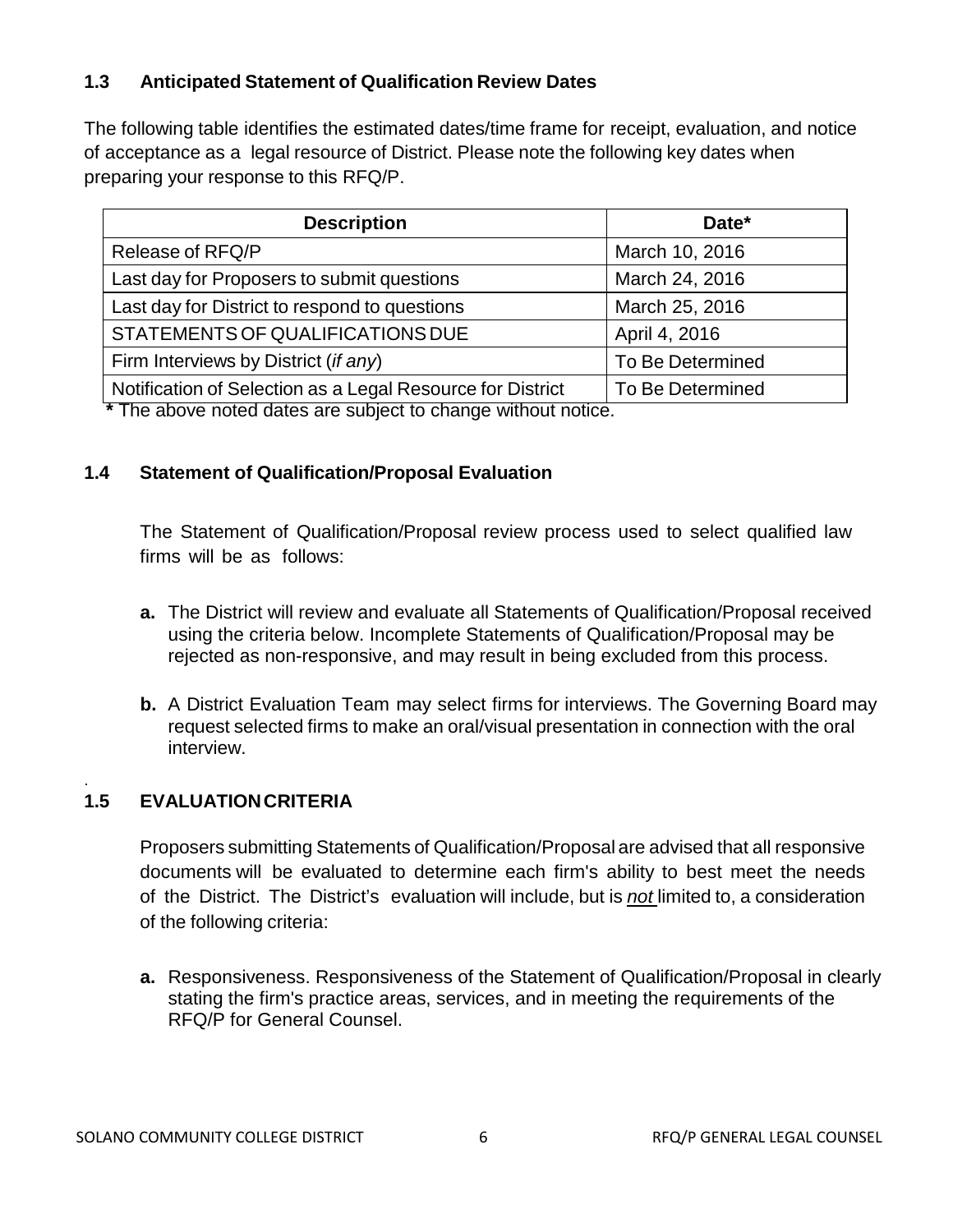- **b.** Experience/Ability. The extent of the firm's previous experience of the firm working with institutions of higher education, and specifically with community colleges, on legal matters. Such experience will also include assessment of the firm's outcomes for particular matters handled by the firm for higher education institutions.
- **c.** Qualifications. Qualifications of the firm, financial and otherwise, to provide the District with prompt, responsive General Counsel legal services, including appropriate support staffing; firm research and other resources; and demonstrated history of competence in handling legal affairs experienced by higher education institutions.
- **d.** References. Information obtained by the District from the firm's provided references and other clients.
- **e.** Costs. The firm's proposed legal fees for services provided, including detailed fee schedules for different classifications of attorneys, support staff, research and search tools, and a detailed explanation of billing practices (i.e. time billing increments). The District is a member of the Statewide Association of Community Colleges Joint Power Authority, (SWAC JPA). In addition to the proposed hourly rate fees, the District will consider alternative billing proposals submitted by law firms.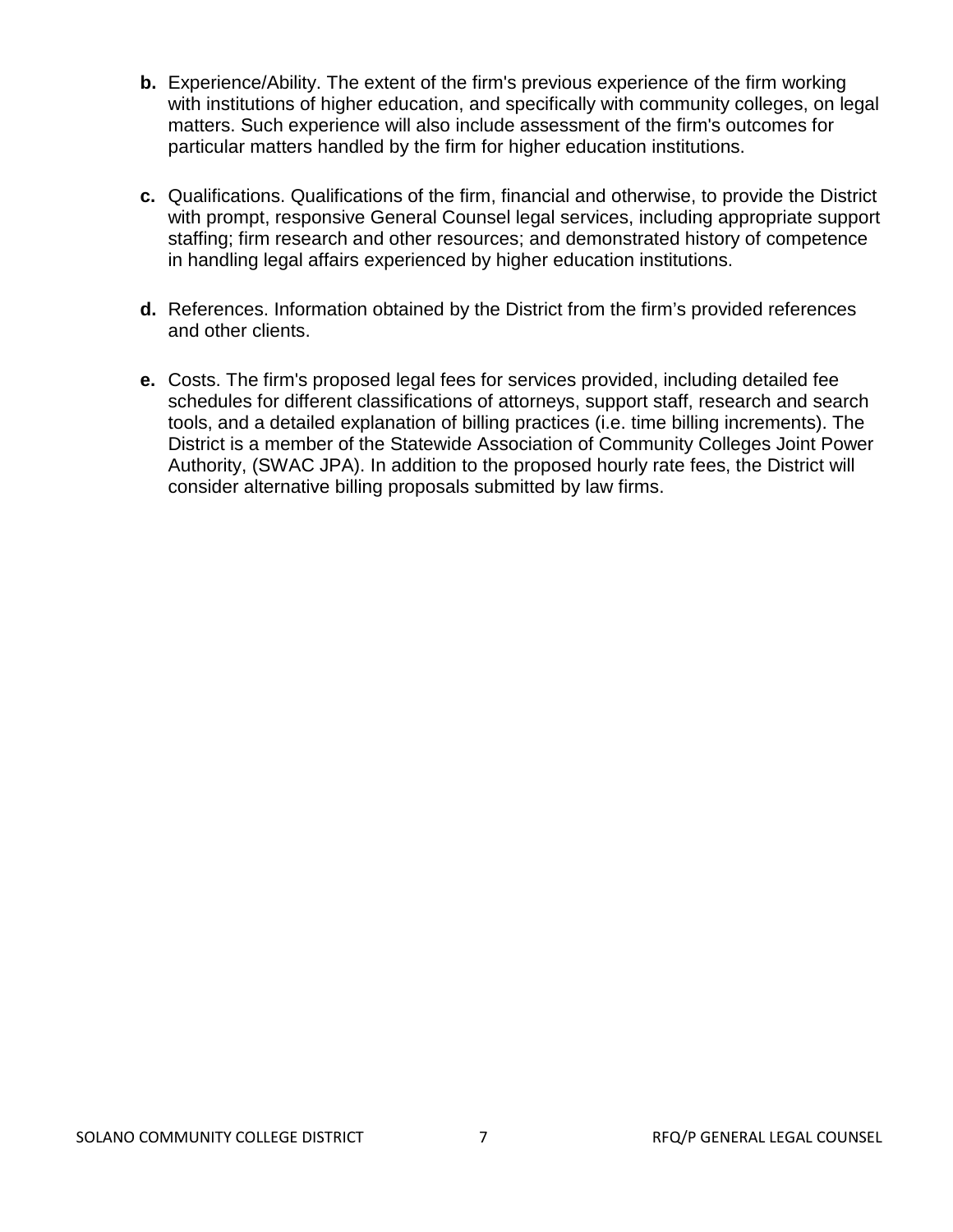#### **Section 2 – Scope of Work**

The General Legal Counsel serves as the District's chief legal advisor and is responsible for oversight of assigned legal activities involving the District. General Legal Counsel, though, may advise the Board of Trustees of potential legal problems.

The General Legal Counsel provides legal services to the District, as authorized by the Board of Trustees including legal advice, research, training, and opinions to the Board of Trustees. The General Counsel works closely with the Board of Trustees and other designated administrators reports directly to the Board of Trustees.

The General Legal Counsel is responsible for the oversight of all litigation involving the District, including hearings and arbitrations. The General Legal Counsel works to insure that legal services are provided in a manner that serves the District's best interests.

The General Legal Counsel attends regular and special meetings of the Board when requested and be available for consultation as needed.

The General Legal Counsel provides additional legal reports and advice as requested by Board of Trustees.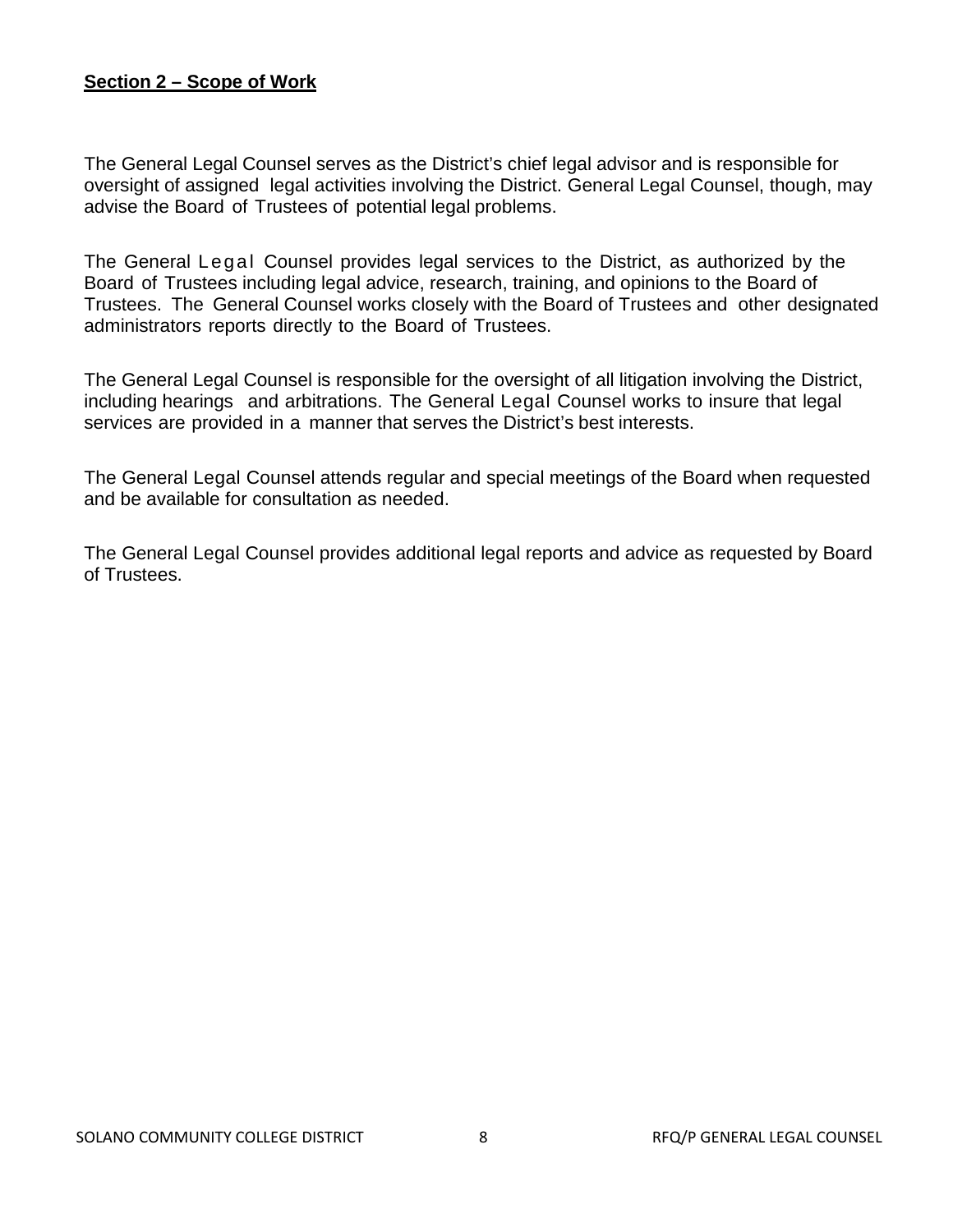#### **Section 3 – Statement of Qualifications**

#### **3.1 Statement of Qualifications Format and Content**

The Proposer's Statement of Qualifications should fully state its General Counsel experience. The submitted Statement of Qualifications should be organized and indexed in a format that ensures the District can easily review to effectively evaluate the Proposer's Statement of Qualifications.

#### **Preferred Format**

#### **I. LETTER OF INTEREST**

- I.A. Identify the submitting organization.
- I.B. A listing of all principals of the firm;
- I.C. Identify the name and title of the person authorized by the organization to contractually negotiate and obligate the organization;
- I.D. Identify the name, title and telephone number of the person(s) being proposed as General Counsel
- I.E. Identify the names, titles and telephone numbers of persons to be contacted for clarification;
- I.F. Be signed by the person authorized to contractually obligate the organization.

#### **II. SUBMISSION OF STATEMENT OF QUALIFICATIONS**

- II.A. Brief History of the firm, including a resume or Curriculum Vita of the personnel proposed to provide General Counsel Legal Services.
- II.B. The location and listing of resources of the local office (e.g., number of partners, associates, clerical staff, etc.), and the distance from this office to the District.
- II.C. Professional memberships, certifications, licenses, and other qualifications for key individuals assigned to the District
- II.D. Company's experience and qualifications for similar types of engagements; this summary must include your firm's experience in each of the areas of specialty listed herein for which the Proposer is submitting a Statement of Qualifications.
- II.E. A listing of cases and outcomes relating for higher education clients that have been handled by the firm through negotiation, settlement, mediation, arbitration, or litigation.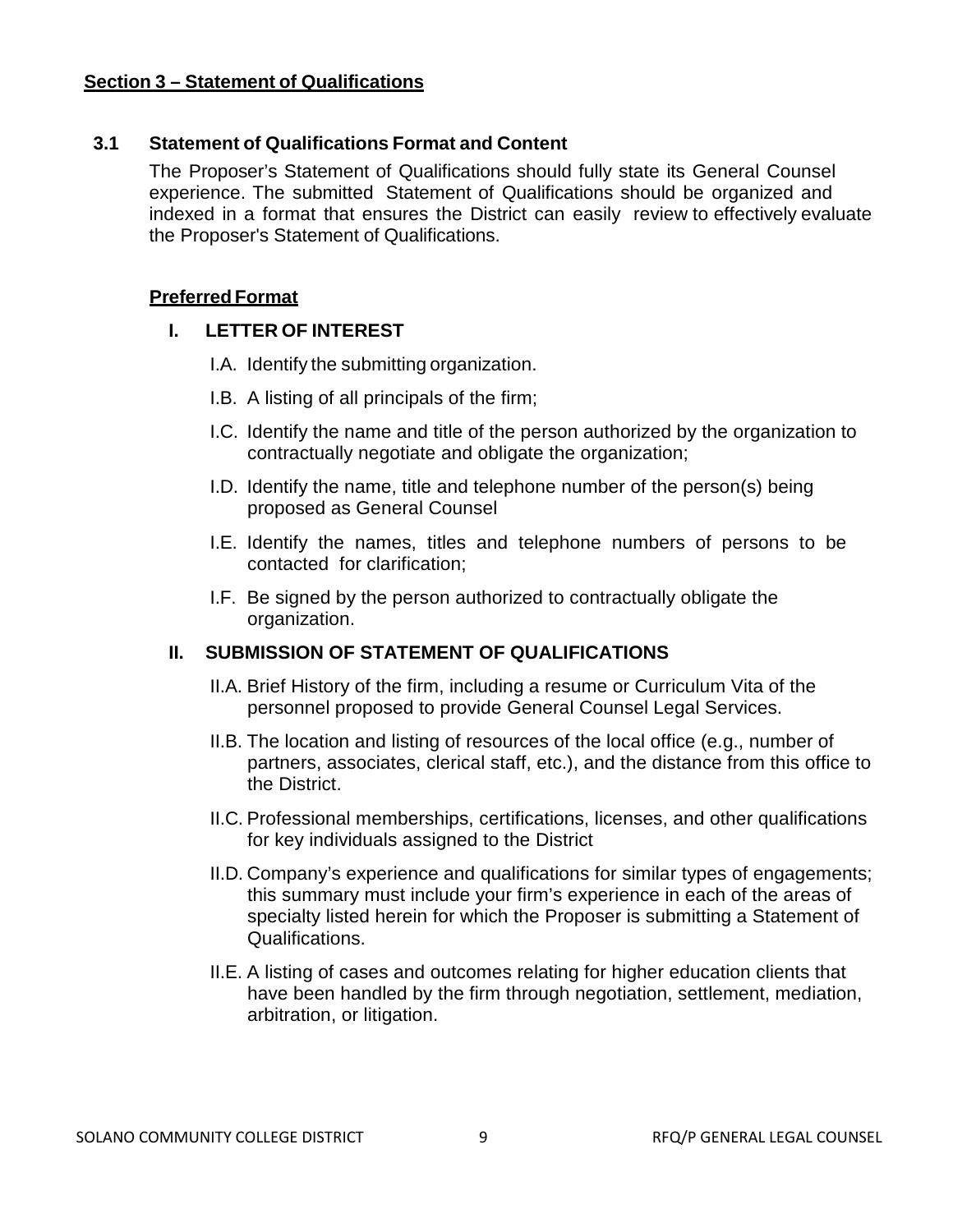#### **III. RATE/FEESCHEDULE**

- III.A. Proposer will include a fee proposal specifically reflecting the method of determining charges for work performed; and include hourly rates for the following
	- i. Principal
	- ii. Senior Partner
	- iii. Partner
	- iv. Senior Associate
	- v. Mid-LevelAssociate
	- vi. Associate
	- vii. Of Counsel Attorney
	- viii. Graduate Legal Assistant
	- ix. Law Clerk
	- x. Paralegal Staff
	- xi. Travel
- III.B. Proposer shall include other necessary costs and expenses, to include, but not limited to the following:
	- i. Hourly rate for telephone consultation
	- ii. Cost for fax transmission/receiving
	- iii. Cost per hour for court litigation and administrative proceedings
	- iv. Cost per hour for attendance at the Board of Trustees meetings (evening)
	- v. Hourly rate for travel time (Is time charged from portal to portal?)
- III.C. Proposer shall indicate how Proposer's fees are charged (i.e., 1/10th Hour increments, quarter hour increments, fixed fee, per transmission, etc.).

# **IV. CERTIFICATE OF NON-DISCRIMINATION (Exhibit A)**

IV.A.Proposer shall complete, sign, date, and include with its Statement of Qualifications the Certificate of Non-Discrimination attached to this RFQ/P.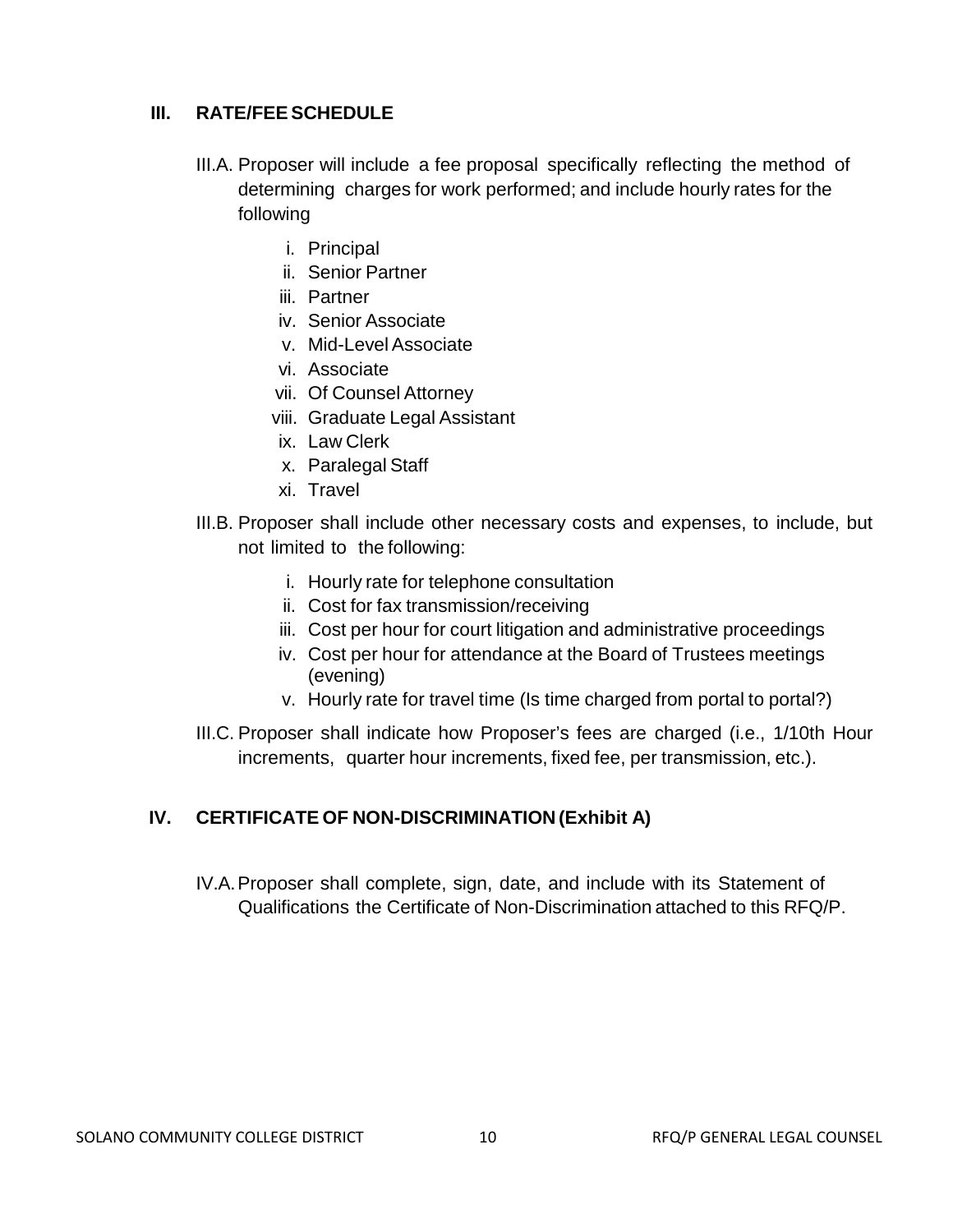# **V. REFERENCES FORM (Exhibit B)**

V.A. A minimum of three (3) verifiable references from a California public or private educational institution shall be listed on the "References" sheet provided in this RFQ/P; this list may include current and former clients (with reason for cancellation if applicable), with all references being able to fully comment on the Proposer's related experience;

# **VI. ADDITIONAL MATERIALS (optional)**

- VI.A.Proposers may include other materials that they feel may improve the quality of their Statement of Qualification/Proposal submissions and/or are pertinent to this RFQ/P.
- VI.B.Proposers are encouraged to include letters of reference and/or testimonials in their Statements of Qualifications/Proposals.

All costs related to the Proposer's Statement of Qualifications/Proposal submission are the sole responsibility of the Proposer. All Statements of Qualifications/Proposal that are submitted are the property of the District.

All information contained in Statements of Qualification/Proposals submitted may be subject to the California Public Records Act (*California Government Code* Section 6250 et seq.), and information's use and disclosure are governed by this Act. Any information deemed confidential or proprietary should be clearly identified by the Proposer as such. Such information may then be protected and treated with confidentiality to the extent permitted by state law.

# **3.2. Request for Clarification/Information(RFC/RFI)**

Questions regarding the meaning of the Scope of Work, Technical Requirements, or other pre-proposal documents shall be directed to Cris Lee at [crishna.lee@solano.edu.](mailto:crishna.lee@solano.edu)

# **3.3. Request for Qualifications/Proposal(RFQ/P) Submittals**

For the purpose of this Request for Qualifications/Proposal, it should be noted that the documents submitted by prospective Proposers are sealed Statements of Qualification/Proposals.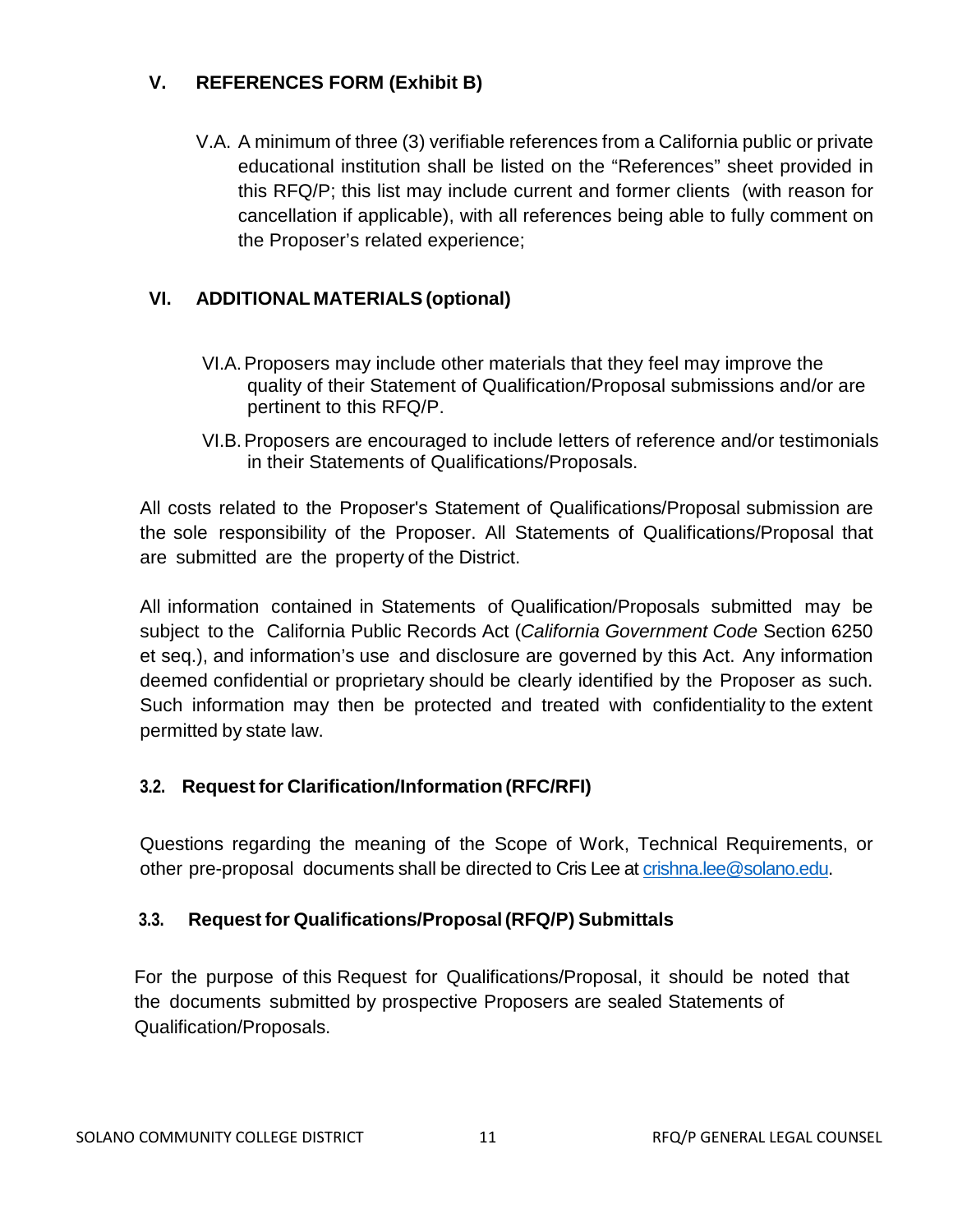When submitted Statements of Qualification/Proposals are opened, prices and other information shall not be made public unless the firm submitting the Statement of Qualifications/Proposal is selected as a legal resource by the District. At that time, any executed retainer agreement or other executed contract between Proposer and District shall become public information, subject to disclosure under the California Brown Act through publication on the District's Board Agenda.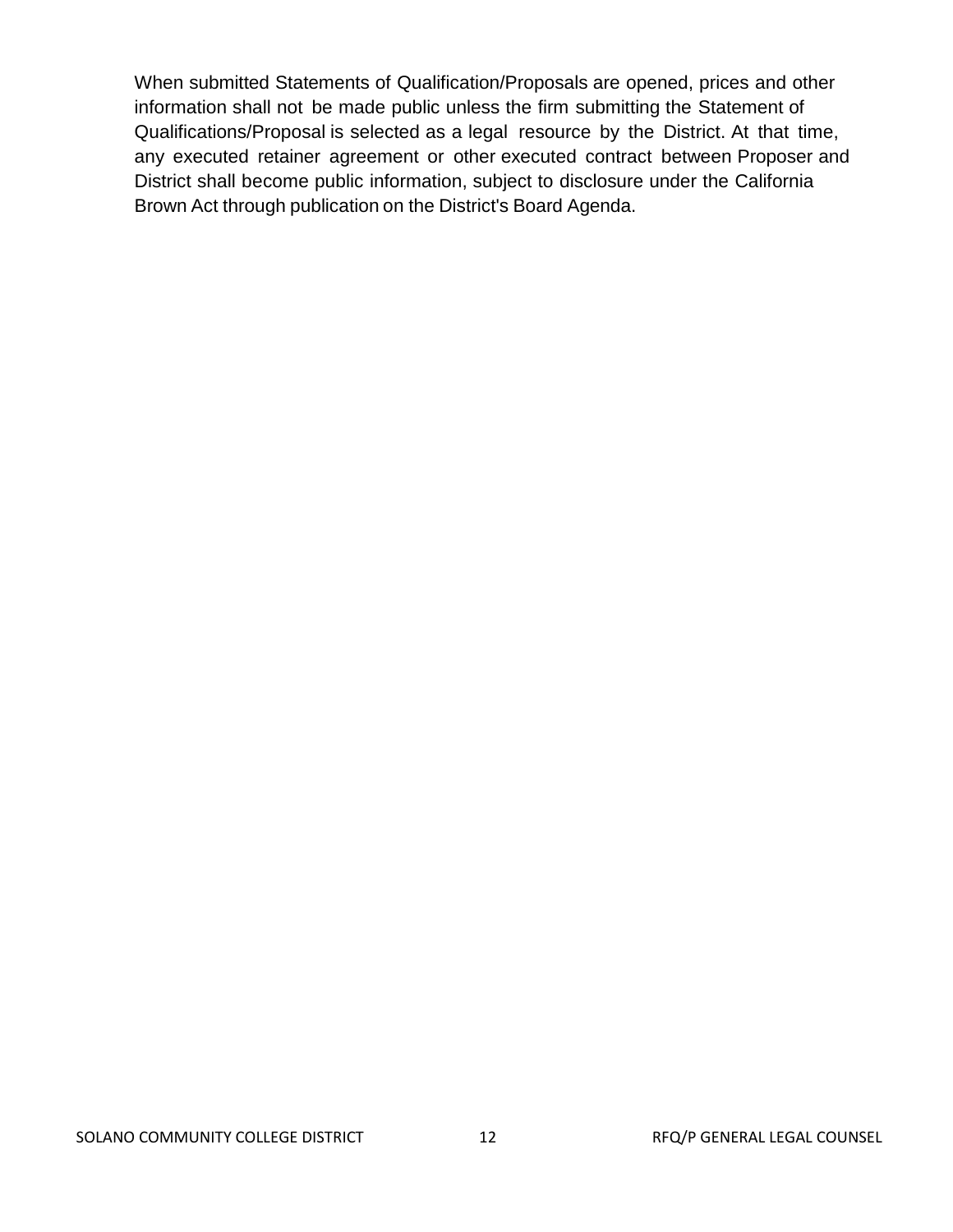# **EXHIBIT A**

#### **CERTIFICATION OF NON-DISCRIMINATION**

# **TO BE EXECUTED BY PROPOSER AND SUBMITTED WITH STATEMENT OF QUALIFICATIONS**

Proposer hereby certifies in performing work or providing services for the District, there shall be no unlawful discrimination in its hiring or employment practices because of age, sex, race, color, ancestry, national origin, religious creed, physical or mental disability, medical condition, marital status, or sexual orientation, or veteran status, except as provided for in Section 12940 of the California Government Code. Proposer shall comply with applicable federal and California anti-discrimination laws, including but not limited to the California Fair Employment and Housing Act, beginning with Section 12900 of the California Government Code.

IN WITNESSWHEREOF, the undersigned has executed this Certificate of Non-

Discrimination this \_\_\_\_\_day of \_\_\_\_\_\_\_\_\_\_\_, 2016.

PROPOSER:

 (Type or print complete legal name of firm) BY:

(Signature)

NAME:

(Type or Print)

TITLE:

(Type or Print)

ADDRESS:

| _ |  |
|---|--|
|   |  |

SOLANO COMMUNITY COLLEGE DISTRICT 13 13 THE RFQ/P GENERAL LEGAL COUNSEL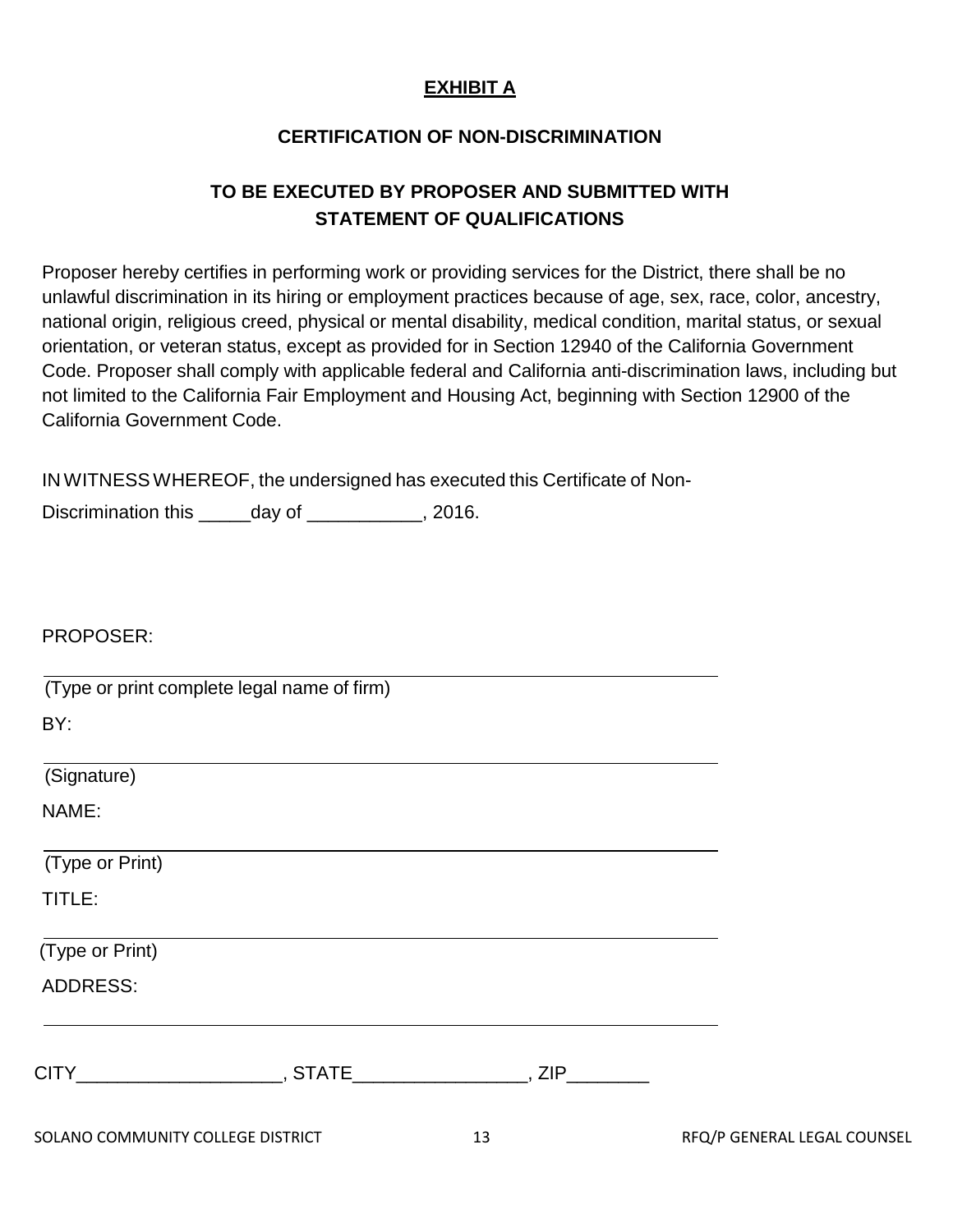# **EXHIBIT B**

| <b>REFERENCES</b>                                                                                                                                   |                    |  |  |
|-----------------------------------------------------------------------------------------------------------------------------------------------------|--------------------|--|--|
| Proposer shall provide a minimum of three (3) College/University Customer References with three (3) or more<br>years' experience with the Proposer. |                    |  |  |
|                                                                                                                                                     | <b>REFERENCE#1</b> |  |  |
| NAME OF COLLEGE                                                                                                                                     |                    |  |  |
| <b>ADDRESS</b>                                                                                                                                      |                    |  |  |
| <b>CITY, STATE ZIP CODE</b>                                                                                                                         |                    |  |  |
| TELEPHONE#                                                                                                                                          |                    |  |  |
| <b>CONTACT</b>                                                                                                                                      |                    |  |  |
| <b>DATES OF SERVICE</b>                                                                                                                             |                    |  |  |
| APPROX. FTES                                                                                                                                        |                    |  |  |
|                                                                                                                                                     | <b>REFERENCE#2</b> |  |  |
| NAME OF COLLEGE                                                                                                                                     |                    |  |  |
| <b>ADDRESS</b>                                                                                                                                      |                    |  |  |
| CITY, STATE, ZIP CODE                                                                                                                               |                    |  |  |
| TELEPHONE#                                                                                                                                          |                    |  |  |
| <b>CONTACT</b>                                                                                                                                      |                    |  |  |
| <b>DATES OF SERVICE</b>                                                                                                                             |                    |  |  |
| APPROX. FTES                                                                                                                                        |                    |  |  |
| REFERENCE#3                                                                                                                                         |                    |  |  |
| NAME OF COLLEGE                                                                                                                                     |                    |  |  |
| <b>ADDRESS</b>                                                                                                                                      |                    |  |  |
| CITY, STATE, ZIP CODE                                                                                                                               |                    |  |  |
| TELEPHONE#                                                                                                                                          |                    |  |  |
| <b>CONTACT</b>                                                                                                                                      |                    |  |  |
| <b>DATES OF SERVICE</b>                                                                                                                             |                    |  |  |
| APPROX. FTES                                                                                                                                        |                    |  |  |

# **(ATTACH ADDITIONAL SHEETS IF REQUIRED OR DESIRED)**